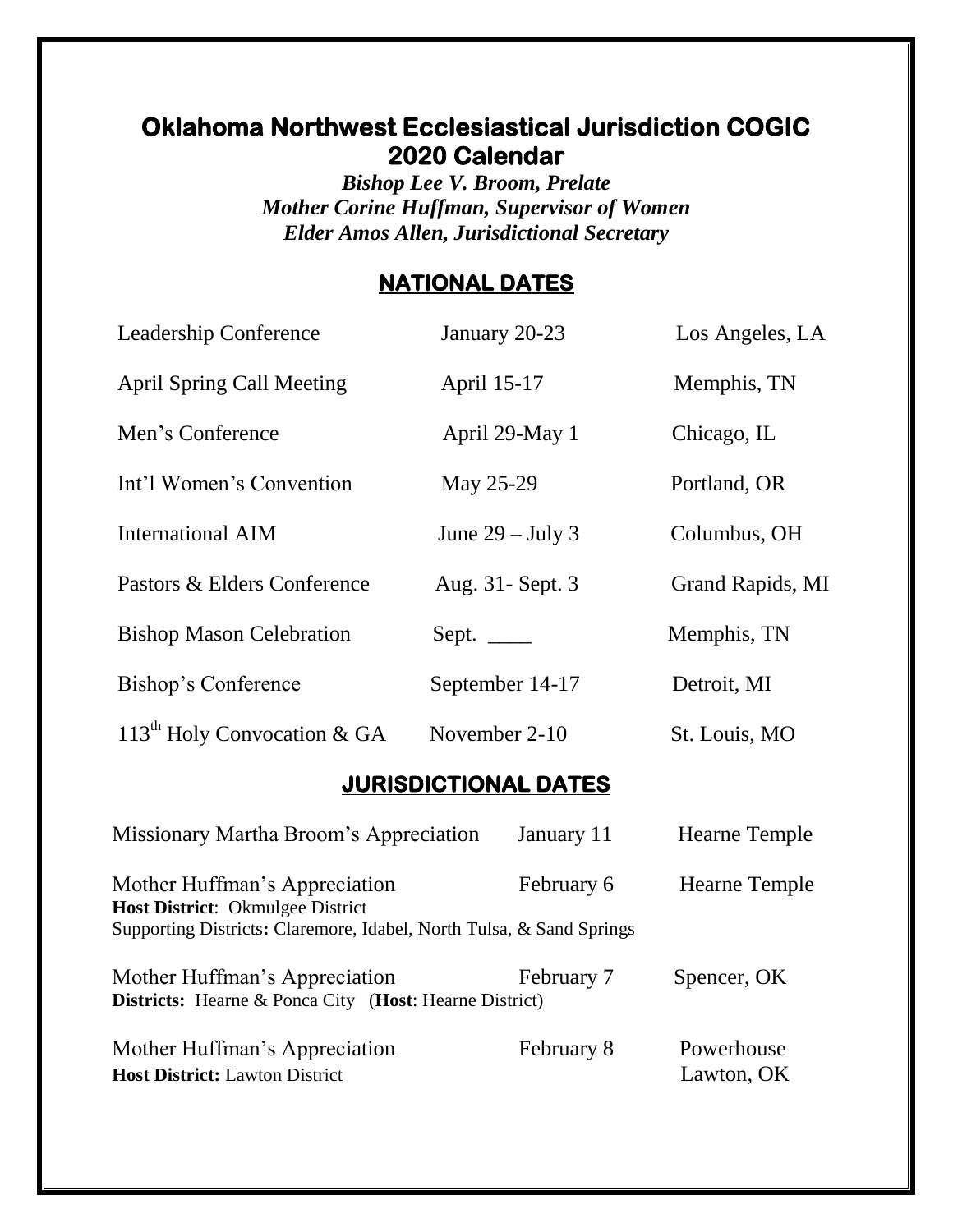#### **Oklahoma Northwest Ecclesiastical Jurisdiction 2020 Dates Page -2-**

| <b>Planning Meeting for Ministers &amp; Workers</b><br>February 15@ 4:00pm<br>Conference Call: Dial 1-712-770-8041 (Ext. 871801)                                        |                              |                                              |  |  |
|-------------------------------------------------------------------------------------------------------------------------------------------------------------------------|------------------------------|----------------------------------------------|--|--|
| Evangelism Revival                                                                                                                                                      | March 2, 3, & 4              | Hearne Temple                                |  |  |
| <b>Ministers &amp; Workers Meeting</b><br><b>Elder's Council Meeting</b>                                                                                                | March 9-13<br>March 13       | <b>Hearne Temple</b><br><b>Hearne Temple</b> |  |  |
| Women's Empowerment Conference                                                                                                                                          | April 11@ 10:00am            | <b>Greater Holy Temple</b><br>Spencer, OK    |  |  |
| <b>AIM Rally</b>                                                                                                                                                        | April 24                     | Lawton, OK                                   |  |  |
| <b>AIM Rally</b>                                                                                                                                                        | April 25                     | <b>Hearne Temple</b>                         |  |  |
| Evangelism Revival                                                                                                                                                      | May 18, 19, 20               | <b>Greater Holy Temple</b><br>Spencer, OK    |  |  |
| <b>Young Women of Excellence Pageant</b>                                                                                                                                | June 6                       |                                              |  |  |
| Jurisdictional AIM "Youth Day" Saturday, June 13<br><b>Hearne Temple</b><br>Scholastic Motivational Activities & Competition: Church Doctrine, Bible Bowl, Spelling Bee |                              |                                              |  |  |
| <b>Jurisdictional AIM Meeting</b>                                                                                                                                       | June 15-19                   | Wyndham Hotel-Tulsa                          |  |  |
| Planning Meeting for Jurisdictional Holy Convocation<br>June 20 $@$ 6:00pm<br>Conference Call: Dial 1-712-770-8041 (Ext. 871801)                                        |                              |                                              |  |  |
| <b>Jurisdictional HOLY CONVOCATION</b><br>Elder's Council Meeting                                                                                                       | <b>July 20-24</b><br>July 24 |                                              |  |  |
| Jurisdictional Women's Convention<br>(The Host District: Okmulgee District)                                                                                             | August 3-7                   | Wyndham Hotel-Tulsa                          |  |  |
| Supervisor's Banquet                                                                                                                                                    | August 7                     | Wyndham Hotel-Tulsa                          |  |  |